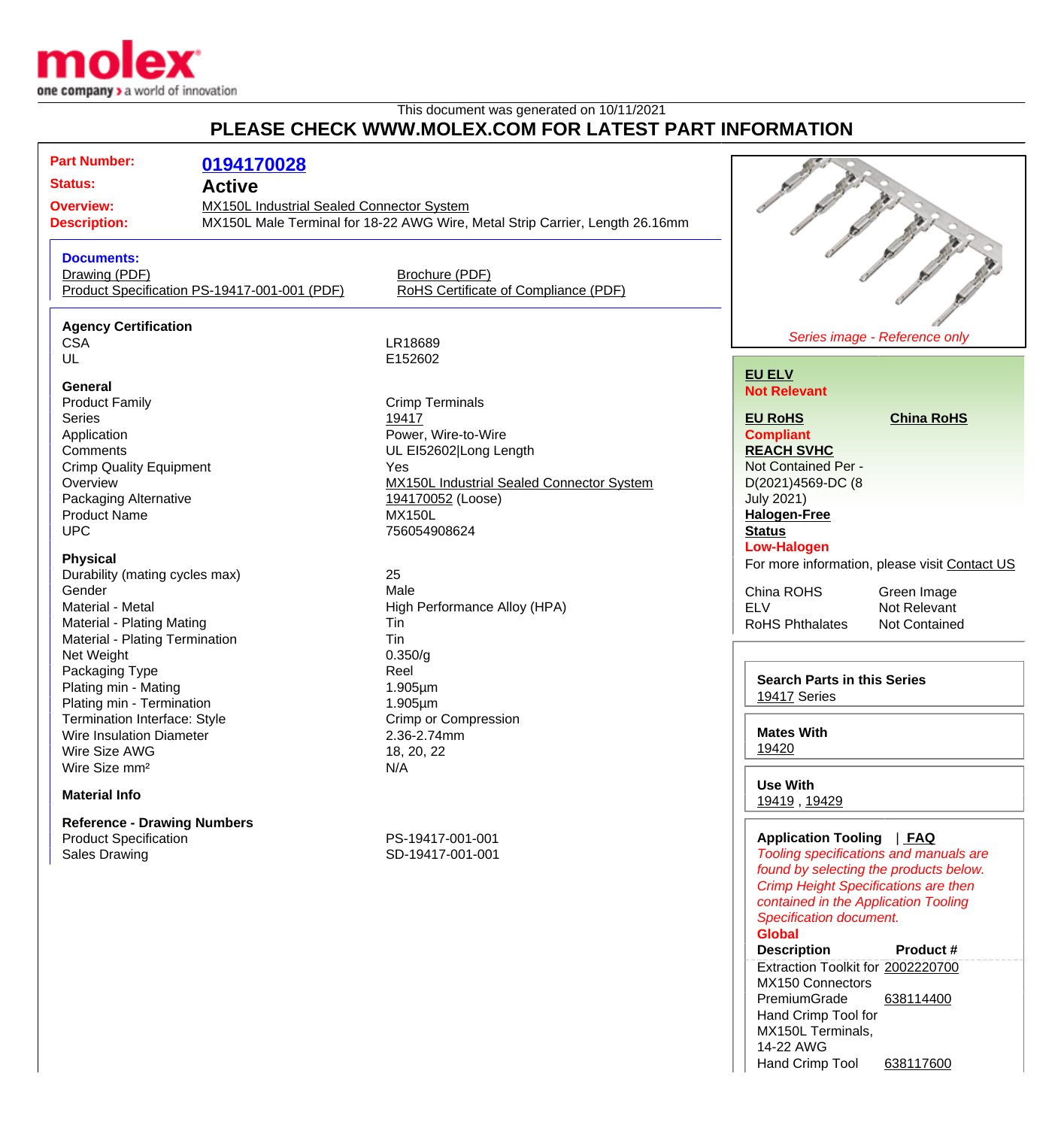Extraction Tool for [638131500](http://www.molex.com/molex/products/datasheet.jsp?part=active/0638131500_APPLICATION_TOOLIN.xml) MX150L, MX150, PT Bulb Socket, iGrid, SPOX, and Wire-to-Motor Terminals FineAdjust for Male [639008300](http://www.molex.com/molex/products/datasheet.jsp?part=active/0639008300_APPLICATION_TOOLIN.xml) Terminal, 18-24 AWG Wire T2 Terminator for Crimp Terminal, Male 18-24 AWG Wire [639108300](http://www.molex.com/molex/products/datasheet.jsp?part=active/0639108300_APPLICATION_TOOLIN.xml)

## This document was generated on 10/11/2021 **PLEASE CHECK WWW.MOLEX.COM FOR LATEST PART INFORMATION**